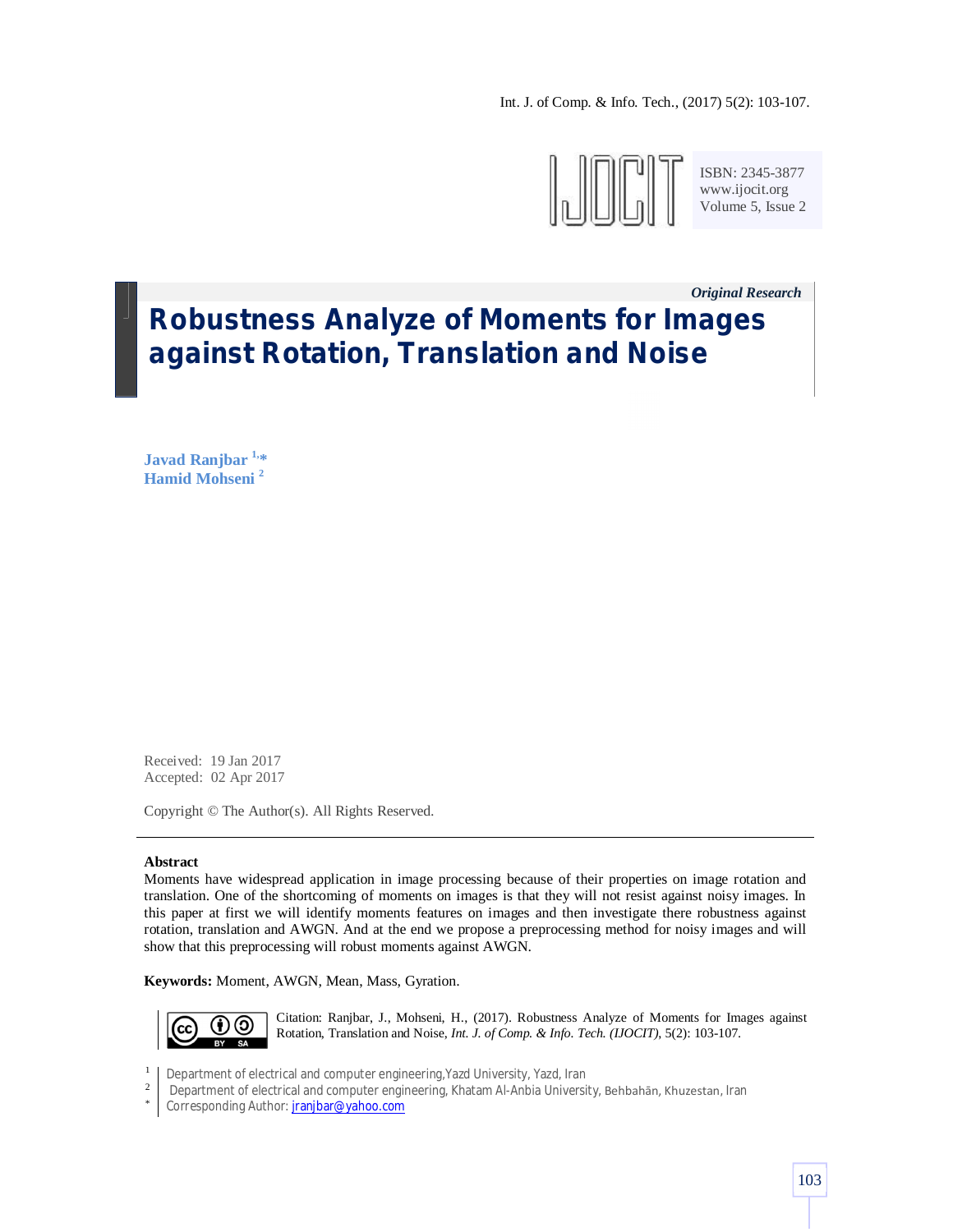### **Introduction**

Moments are scalar quantities used for hundreds of years to characterize a function and to capture its significant features. They have been widely used in statistics for description of the shape of a probability density function. From the mathematical point of view, moments are "projections" of a function onto a polynomial basis (similarly, Fourier transform is a projection onto a basis of harmonic functions). For the sake of clarity, we introduce some basic terms and definitions of moments. By an image function (or image) we understand any piecewise continuous real function f(x,y) of two variables defined on a compact support D⊂R×R and having a finite nonzero integral. General moment  $M_{pq}^{(f)}$  of an image  $f(x,y)$ , where p and q are non-negative integers and r  $=$  p+q is called the order of the moment, is defined as:

$$
M_{pq}^{(f)} = \iint_D \ p_{pq}(x, y) f(x, y) dxdy \tag{1}
$$

where  $p_{00}(x, y), p_{01}(x, y), \ldots, p_{kj}(x, y), \ldots$  are polynomial basis functions defined on D. Depending on the polynomial basis used, we recognize various systems of moments [1, 2, 3, 4].

In the case of an image, the moments can be define as follows:

$$
m_0 = \sum_{x,y} p(x,y) f(x,y)^0
$$
 (1)

$$
m_1 = \sum_{x,y} p(x,y)f(x,y)^1 \tag{2}
$$

$$
m_2 = \sum_{x,y} p(x,y) f(x,y)^2
$$
 (3)

$$
m_3 = \sum_{x,y} p(x,y)f(x,y)^3
$$
 (4)

$$
m_4 = \sum_{x,y} p(x,y) f(x,y)^4
$$
 (5)

That  $m_0$  indicates the mass,  $m_1$  indicates the mean,  $m_2$  indicates the gyration,  $m_3$  indicates the skewness and  $m<sub>5</sub>$  indicates the kurtosis. f(x,y) is the value of image in pixel  $(x,y)$  and  $p(x,y)$  is the existence probability of  $f(x, y)$  in image values [5].

# **2. Rotation and Translation Robustness Analyze**

Now by the definition of moments on images we will obtain these moments for a rotated images. The original image and the rotated one by the degree of 90° is shown in figure 1.



**Figure 1.** (a) The original image (b) the rotated image by the degree of 90°

The value of moments are calculated and shown in table 1 for the original image and for image by 90° degree of rotation.

| <b>Table 1.</b> Comparison of moments of the original image |  |  |
|-------------------------------------------------------------|--|--|
| and the rotated one by the degree of 90°.                   |  |  |

|                                            | Original image | <b>Rotated image</b> |
|--------------------------------------------|----------------|----------------------|
| $m_{0}$                                    | 156.2136       | 156.2136             |
| m <sub>1</sub>                             | $2.39E + 04$   | $2.39E + 04$         |
| $m_{\nu}$                                  | $3.91E + 06$   | $3.91E + 06$         |
| m <sub>3</sub>                             | $6.57E + 08$   | $6.57E + 08$         |
| $\boldsymbol{m}_{\boldsymbol{\varLambda}}$ | $1.12E + 11$   | $1.12E + 11$         |

As it is shown in table 1 the moments for the original image and the rotated one are the same that shows the robustness of moments against rotation. If we take another angle for rotation like the image in figure 2, by eliminating zero pixels (black areas) that do not refer to the original image it is seen that, the moments are the same again.(table 2)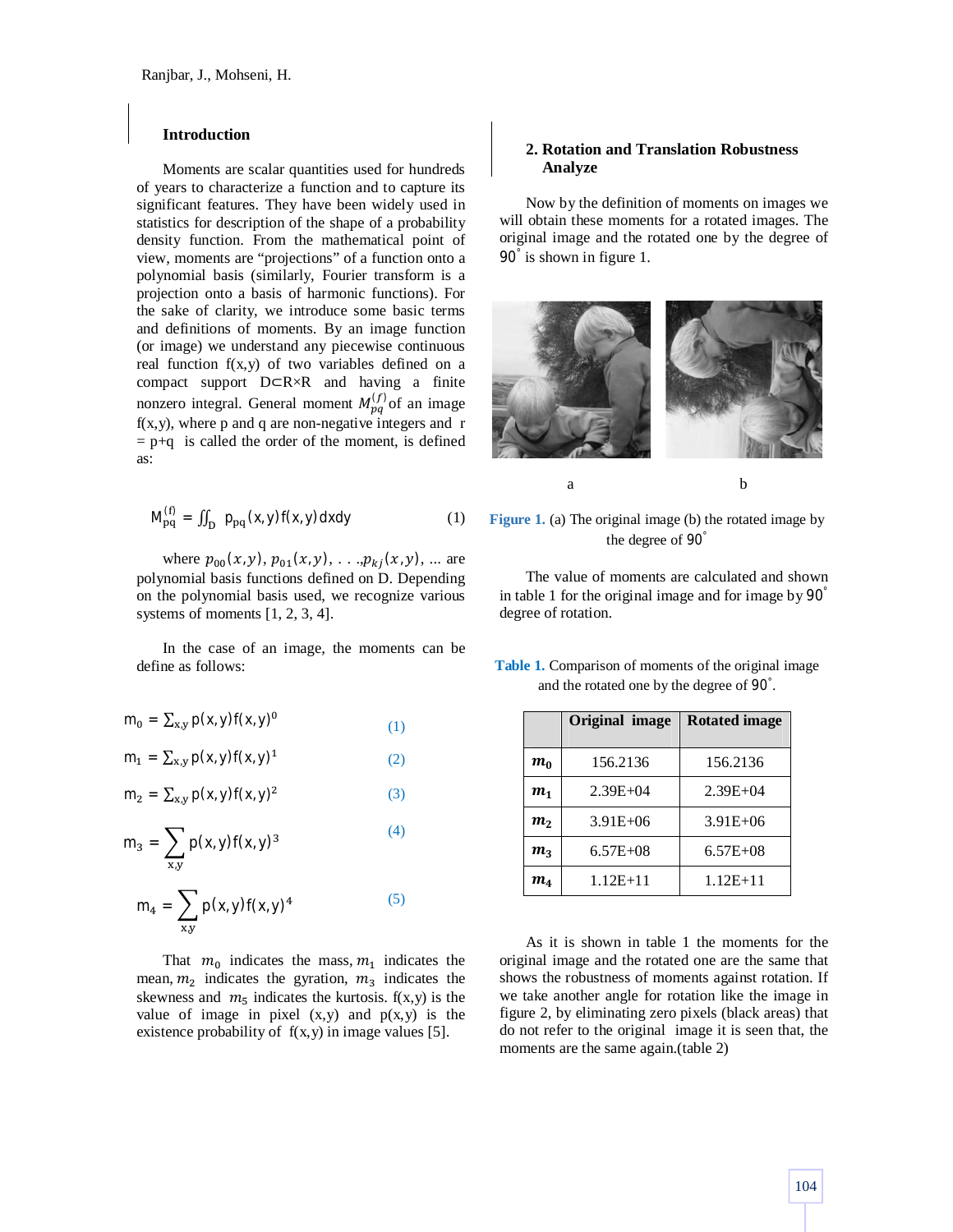

**Figure 2.** (a) The original image (b) the rotated image by the degree of 30°



**Figure 3.** Polluted image with AWGN

|                  | Original image | <b>Rotated image</b> |
|------------------|----------------|----------------------|
| $\mathbf{m}_{0}$ | 156.2136       | 156.2136             |
| m <sub>1</sub>   | $2.3927e + 04$ | $2.3927e + 04$       |
| m <sub>2</sub>   | $3.9076e+06$   | $3.9076e+06$         |
| m <sub>3</sub>   | 6.5693e+08     | $6.5693e+08$         |
| $\mathbf{m}_4$   | $1.1211e + 11$ | $1.1211e + 11$       |

**Table 2.** Comparison of moments of the original image and the rotated one by the degree of 30°

It is shown that if the original image is a part of a larger image, by translation of the original image, the moments of the translated image is the same as the original one. These results means that moments are robust against translation and rotation.

# **3. AWGN Robustness Analyze**

In this section at first we apply an Additive White Gaussian Noise (AWGN) with the SNR of 20 dB to the original image (Figure 3). The histogram of the original image and the noisy one is illustrated in figure 4 and 5.



**Figure 4.** Histogram of original image



**Figure 5.** Histogram of the polluted image by AWGN of 20 dB

As it is seen from images when the SNR is high, the histograms are very similar to each other. The value of moments are shown in table 3.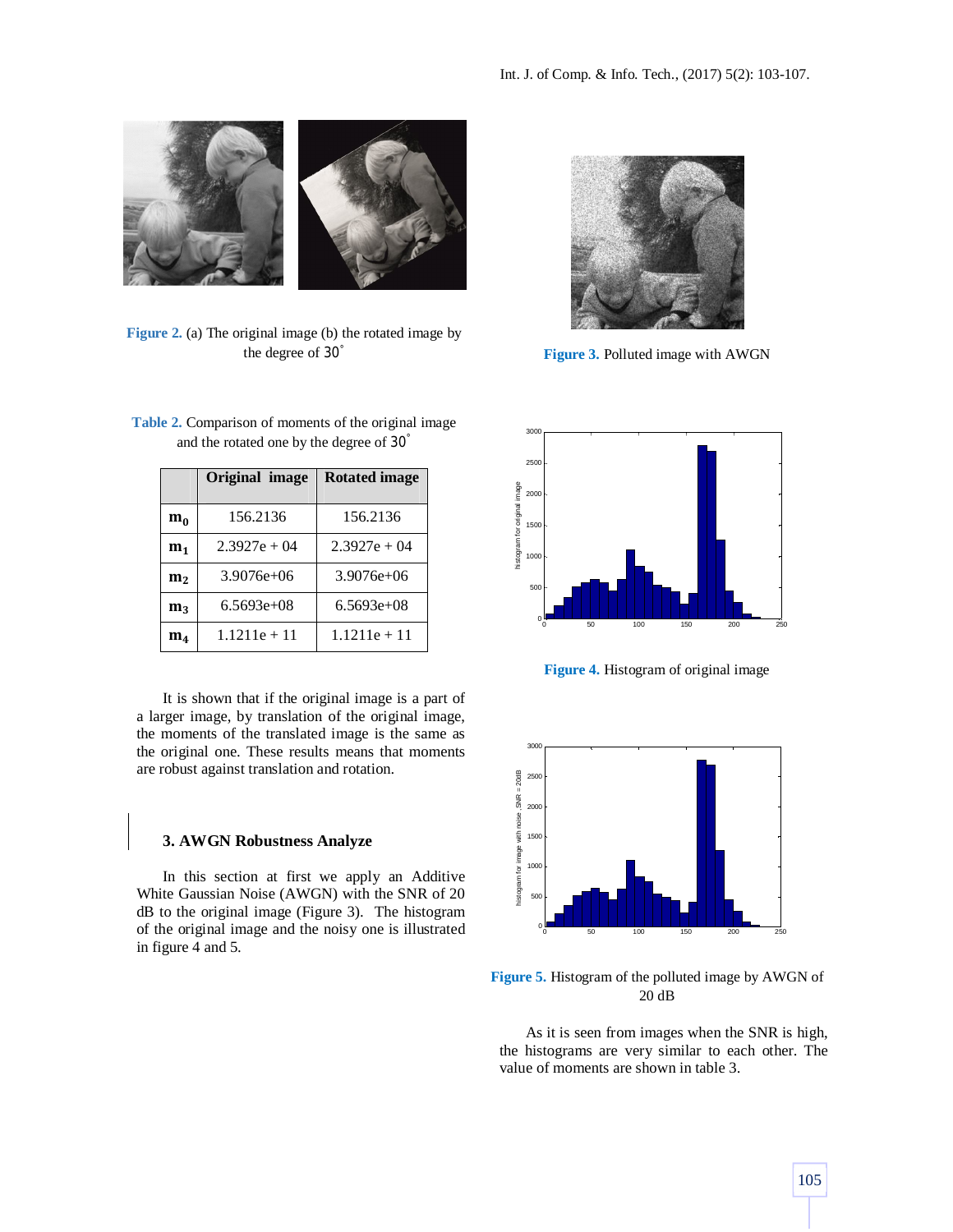|                | Original image | polluted image |
|----------------|----------------|----------------|
| $m_0$          | 156.2136       | 1              |
| m <sub>1</sub> | $2.3927e + 04$ | 128.2554       |
| m <sub>2</sub> | $3.9076e + 06$ | $1.9283e+04$   |
| $m_{\lambda}$  | $6.5693e+08$   | $3.1258e+06$   |
| $m_4$          | $1.1211e + 11$ | $5.2773e+08$   |

**Table 3.** Comparison of moments of the original image and the polluted one by AWGN of 20 dB

Compare with the table 1 the values of moment have changed. To address this problem we apply the rounding pre-processing to noisy image after applying the noise and then calculate the moment's values that are seen in table 4.

**Table 4:** Comparison of moments of the original image and the polluted one by AWGN of 20 dB with rounding preprocessing

|                                         | Original image | polluted image |
|-----------------------------------------|----------------|----------------|
| $m_0$                                   | 156.2136       | 156.2136       |
| m <sub>1</sub>                          | $2.3927e + 04$ | $2.3927e + 04$ |
| m <sub>2</sub>                          | $3.9076e + 06$ | $3.9076e+06$   |
| $\boldsymbol{m}_{\boldsymbol{\lambda}}$ | $6.5693e+08$   | $6.5693e+08$   |
| $m_{\rm \Lambda}$                       | $1.1211e + 11$ | $1.1211e + 11$ |

It is seen that with rounding preprocessing, the moment will be robust against AWGN. Now if we consider AWGN with 5dB SNR, the referred moments are shown in table 4 and its histogram is shown in figure 6. (To compare the difference between them, the histogram of the original image is also shown in figure 7). In comparison with the original image there is an obvious difference in their histograms.

| Table 5. Comparison of moments of the original image |
|------------------------------------------------------|
| and the polluted one by AWGN of 5 dB with rounding   |
| preprocessing                                        |

|                   | Original image | polluted image |
|-------------------|----------------|----------------|
| $m_{0}$           | 156.2136       | 154.7704       |
| m <sub>1</sub>    | $2.3927e + 04$ | $2.3678e+04$   |
| m <sub>2</sub>    | $3.9076e + 06$ | $3.8657e+06$   |
| m <sub>3</sub>    | 6.5693e+08     | $6.4985e+08$   |
| $\bm{m}_{\bm{A}}$ | $1.1211e + 11$ | $1.1090e + 11$ |



Figure 6. Histogram of the polluted image by AWGN of 3 dB



Figure 7. Histogram of original image